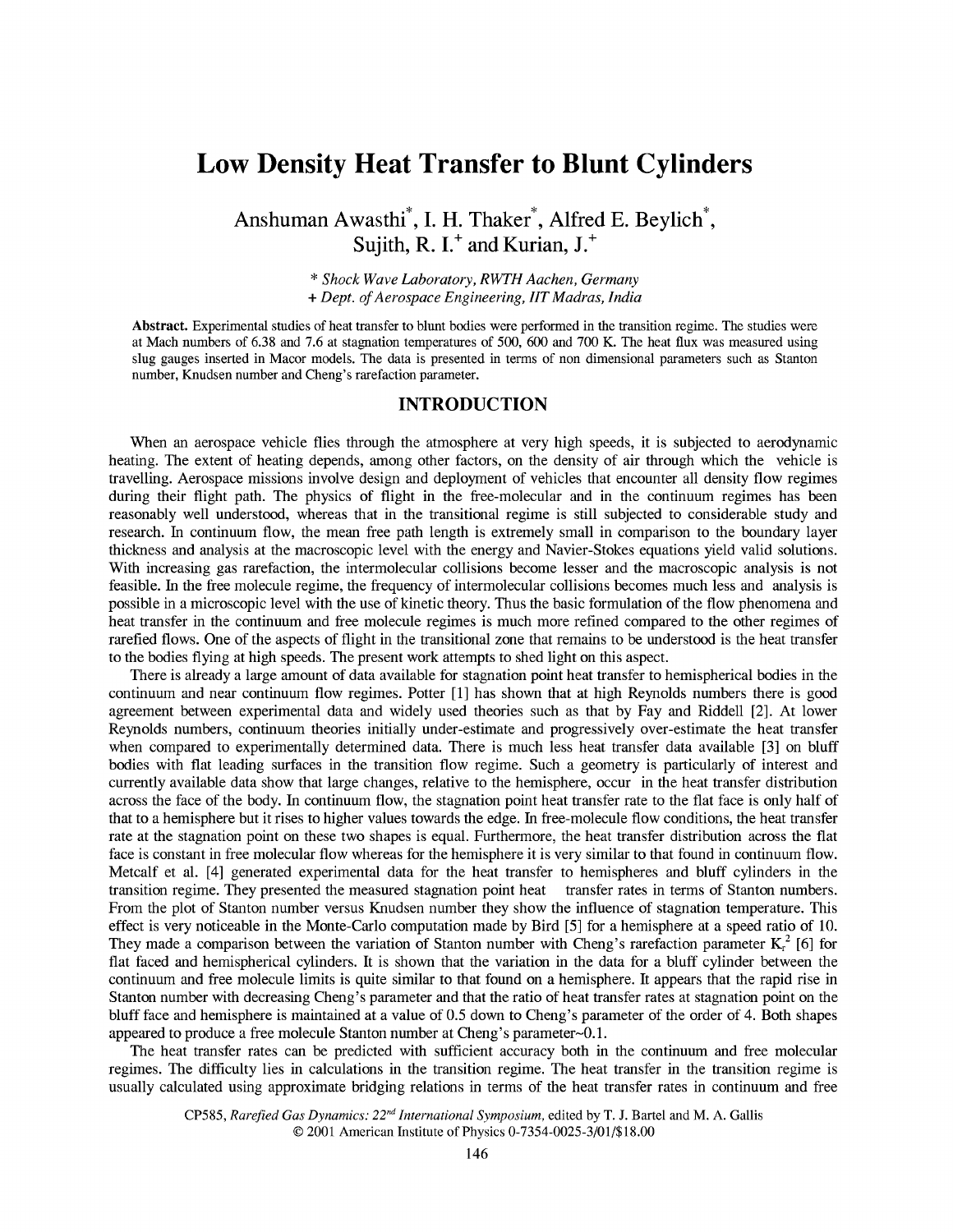molecular regimes and a weighing function based upon the Nusselt number. These approximate bridging relations can be obtained from the literature [7]. Recent studies using DSMC simulations have shown that the weighing function that should be used is also a function of the geometry involved [8]. However, not much experimental data is available to undertake such studies. The availability of an accurate bridging relation that can be used with confidence will be of much value, since it simplifies the calculations for the designer. From the data generated in this study, attempt can be made to obtain suitable bridging relations. Hence the objective of the present work is to make measurements of heat transfer to (i) flat headed cylinder (ii) hemi-spherical headed cylinders under low density conditions. The low density conditions covering Knudsen number range corresponding to that from continuum to free molecular are included in the experiments.

#### **DETAILS OF EXPERIMENTS**

The experiments for the measurements of low density heat transfer were held on the Low Density Wind Tunnel, Shock Wave Laboratory (SWL), Aachen. The tunnel consists of two crossed cylinders made of stainless steel with diameters of 1.8m and 2.4 m and lengths 6m and 4m respectively as the vacuum tank. The vacuum tank has a total volume of 28m<sup>3</sup>. An x-y-z traverse is located inside the tank. In free jet experiments the stagnation chamber and nozzle assembly is mounted on the traverse unit. Minimum pressure achieved during experimental runs was 0.0004 mbar. The stagnation chamber which has an effective volume of  $0.32 \text{ m}^3$  is mounted on the traverse located inside the vacuum tank. A heating unit is fitted in the rear part of the stagnation chamber by which temperatures up to 700°C are possible to be achieved. Empty space between the two heaters as well as that between the stagnation chamber and the heaters is filled with ceramic balls of 5mm diameter to enhance the heat transfer to the test gas. Two thermocouples of K type (chromel – alumel) were connected spaced annularly close to the stagnation chamber into the heater region. The ceramic meshes at the ends of the heater chamber prevents the loss of pebbles due to the flow.

Two models of 10mm diameter were used in these experiments. The models were made of Macor. The flat headed cylindrical model had two slugs of copper located on the front surface of the model One of them was at the center and the other close to the outside edge of the front surface. The hemispherical model has cylindrical afterbody of the same dimension as the flat headed cylinder and has one slug on the forward stagnation point. . The calibrated thermocouples fused to the slugs are of K-type.

The investigated free jet was produced by letting the gas expand from the high pressure stagnation chamber to the low pressure vacuum tank through a sharp edge orifice of 10mm diameter. The Mach number distribution along the centerline of the free jet can be calculated empirically from the equation given below [9] :

$$
M = 3.26(X/D - 0.40)^{\gamma - 1} - \frac{0.5(\gamma + 1)(\gamma - 1)}{3.26(X/D - 0.13)^{\gamma - 1}} + 0.2(X/D - 0.40)^{-3(\gamma - 1)}
$$

for  $X/D \geq 1.0$ 

Here, M is the Mach number and X/D the axial distance normalized by the orifice diameter.

The heat flux on the model was measured using slug gauges. A slug of a metal is buried in the surface across which the heat transfer rate is to be measured. Neglecting losses through the insulation and through the wires used for temperature sensing,

Heat transferred in = energy stored  

$$
A\dot{q}dt = McdT
$$

where  $A$  = surface area of slug,  $m^2$ ,  $\dot{q}$  = local heat transfer rate,  $W/m^2$ ,  $M$  = mass of slug, kg,  $c$  = sp. heat of slug  $J / kg.K$ ,  $T =$  slug temperature, K

Then,

$$
\dot{q} = \frac{Mc}{A} \frac{dT}{dt}
$$

Thus *q* may be determined by measuring *dT I dt* if *Me I A* is known. Since the thermocouple reads *T* rather than  $dT / dt$ , a graphical or numerical differentiation is done to get  $\dot{q}$ . The equation for  $\dot{q}$  written above can be employed ignoring the heat losses to the casing. The equation predicts that for a constant  $\dot{q}$ , T increases linearly with time and without limit. Actually the unavoidable heat losses eventually make  $dT/dt$  approach zero.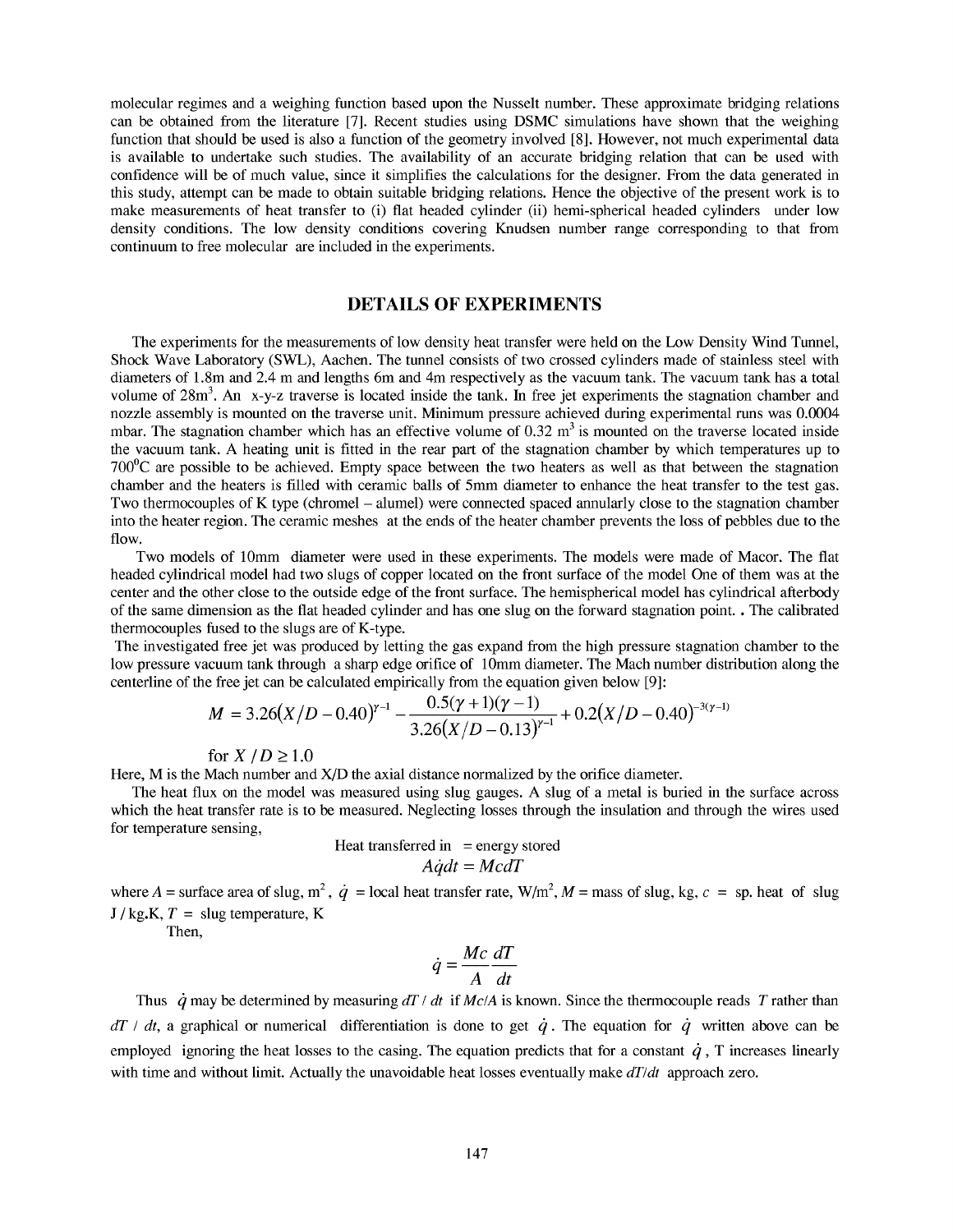The measurement of heat flux using the slug gauges involves recording the time rate of rise of the slug temperature when subjected to the impingement of the low density hot jet under the various operating conditions. To enable the operating conditions to be set before the jet is let on to the model fitted with the slugs, a magnetically operated shield was hung between the exit of the orifice and the model. The complete rising of the shield requires about 20 seconds. The temperature rise of the slug on the model was recorded with zero time corresponding with the switching on of the movement of the shield. The rise in temperature of the slug was recorded up to about 150 seconds at intervals of about 1.0 sec. The experimental values of temperature showed an almost steady increase with time.

The recorded values of temperature against time obtained from the experiments were deduced to obtain the rate of rise of the slug temperature. The slopes of the temperature - time plots were determined graphically. The graphs were plotted neglecting the first 20 seconds of the experimental values because the jet flow field over the model was fully established only after the complete lifting of the shield. For the experiments reported in this paper the slugs used were of copper. The size of the slugs were 2.0 mm and 1.5mm long. The mass of the slugs varied between 0.0415 gm and 0.0505 gm.

#### **RESULTS AND DISCUSSION**

Experiments were performed for Mach numbers (M) of 6.38 and 7.6 for stagnation temperatures of 500K, 600K and TOOK.The measured values of heat flux are plotted against Knudsen number for the case of the flat headed cylinder in Figure 1, corresponding to a stagnation temperature of 700 K. In Figure 2, plots are made for the three stagnation temperatures at a Mach number of 7.6. The values of heat flux measured by the slugs at the center and at the edge are given in the plots. As expected, the heat flux decreases with increasing value of Knudsen number. It is also seen that the heat flux measured at the edge of the flat headed cylinder is consistently more than that at the center. One plausible explanation for this behavior is the proximity of the bow shock formed to the body surface at the edges. The dependence of heat flux on the stagnation temperature irrespective of the degree of rarefaction is evident from Figure 2.

The plot of heat flux against Cheng's parameter  $(Kr^2)$  against heat flux for M=7.6 and stagnation temperature of 700 K is given in Figure 3. The measured values are well correlated with the Cheng's parameter which is defined as

$$
Kr^2 = \varepsilon (T_*/T_0)^{0.25} \text{ Re}_2
$$

where  $\varepsilon = (\gamma - 1)/2\gamma$ ,  $T_* = (T_2 + T_w)/2$  and Re<sub>2</sub> and  $T_2$  represent post shock Reynolds number and temperature respectively and  $T<sub>w</sub>$  the adiabatic wall temperature.

In Figure 4, the plot of Stanton number against Knudsen number is given. The plot corresponds to the experiments on flat headed cylinder and to the three stagnation temperatures employed in the experiments. The experimental points fall in between the calculations made using the closed form equations given by Fay and Riddell [2]for continuum flows and by Schaaf and Talbot[10] for free molecular flows. In Figure 5, the calculated values of Stanton number for all experiments on the flat headed cylinder are plotted against the Cheng's parameter. Because of limitations of the facility, experimental points are not available in the continuum range corresponding to  $Kr^2$ 3.0. In the transition regime (beyond  $Kr^2 = 0.4$ , which is generally considered as the free molecular limit) the plots give a very linear behavior.

Figure 6 depicts the effect of Mach number on heat flux which is plotted as a function of Knudsen number. The plot corresponds to experiments done on hemispherical headed cylinder at Mach numbers of 7.6 and 6.38. As seen in the figure, for the constant stagnation temperature of 600 K, higher heat flux is measured in the case of M=6.38. This possibly is due to the lower stream temperature of the higher Mach number stream which causes lesser heat transfer to the model. The corresponding plot of Stanton number as a function of the Cheng's parameter is in Figure 7.

The values of heat flux under identical operating conditions on the flat headed and hemispherical headed cylinders are plotted in Figure 8. As is evident from the Figure there is not much quantitative difference between the heat flux values at the edge of the flat headed cylinder and that on the forward stagnation point of the hemispherical headed model. At higher density regions represented by the higher values of  $Kr^2$ , the heat flux on hemispherical model is marginally higher.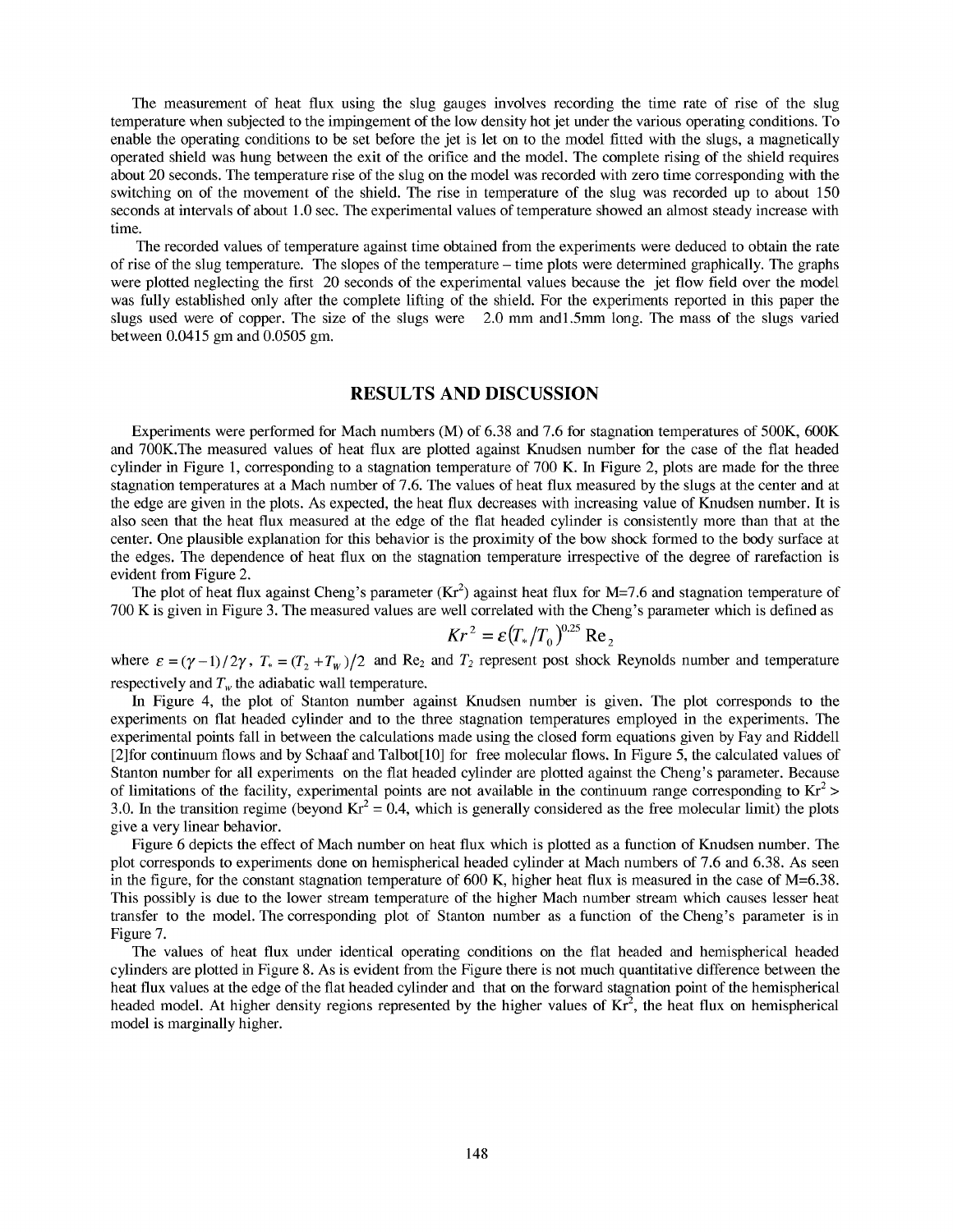

**FIGURE 1.** Variation of heat flux with Knudsen number for a flat headed cylinder. **FIGURE 1.** Variation of heat flux with Knudsen number for a flat headed cylinder. **FIGURE 1.** Variation of heat flux with Knudsen number for a flat headed cylinder.



FIGURE 2. Effect of Stagnation temperature on heat flux for a flat headed cylinder.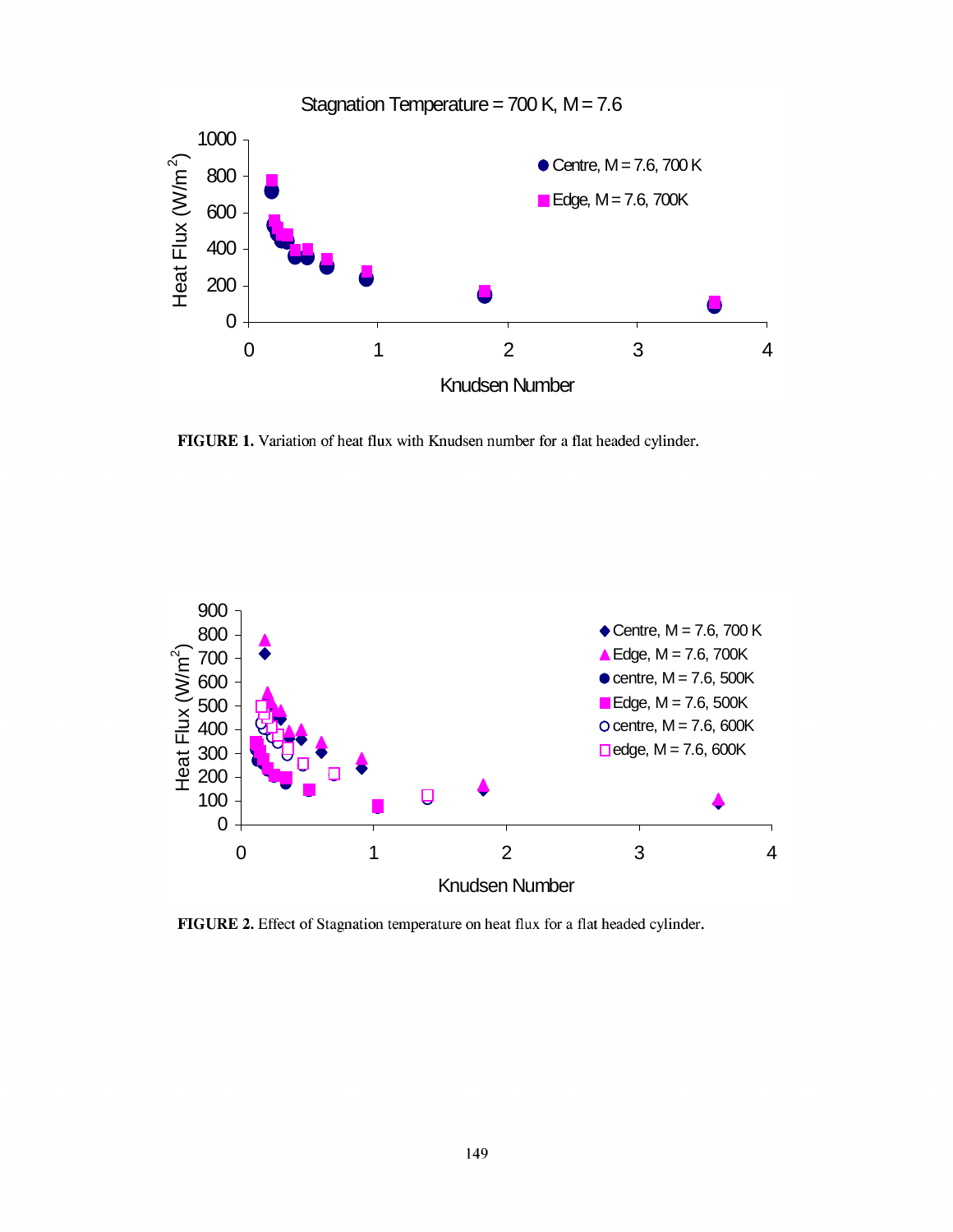

**FIGURE 3.** Heat flux on Flat headed cylinder Vs Cheng's Parameter. **FIGURE 3.** Heat flux on Flat headed cylinder Vs Cheng's Parameter. **FIGURE 3.** Heat flux on Flat headed cylinder Vs Cheng's Parameter.



**FIGURE 4.** Stanton numbers from experiments and theory (flat headed model)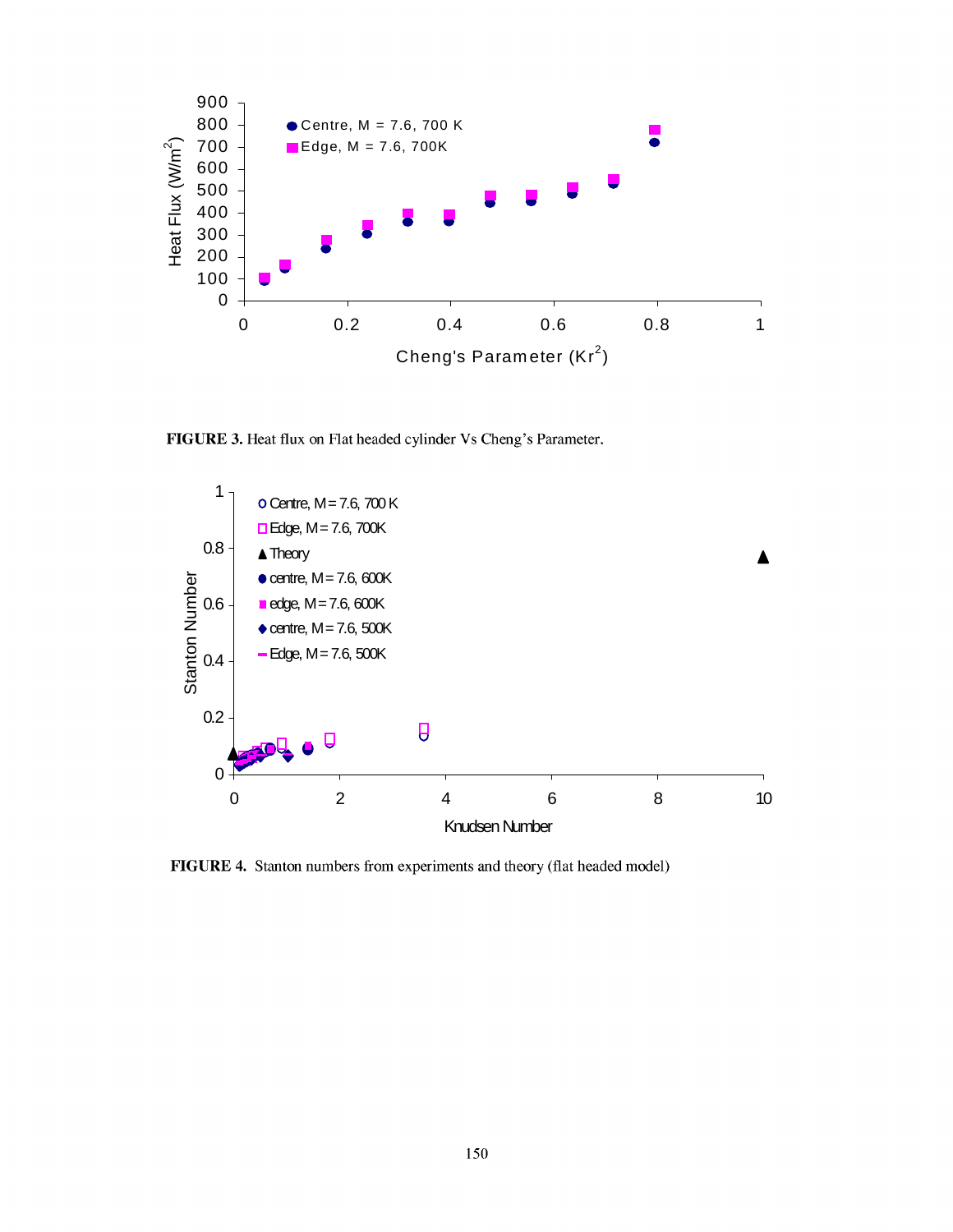

**FIGURE** 5. Stanton number on flat headed cylinder Vs. Cheng's parameter. **FIGURE 5.** Stanton number on flat headed cylinder Vs. Cheng's parameter. **FIGURE 5.** Stanton number on flat headed cylinder Vs. Cheng's parameter.



**FIGURE** *6.* Effect of Mach number on heat flux on hemispherical model. **FIGURE 6.** Effect of Mach number on heat flux on hemispherical model.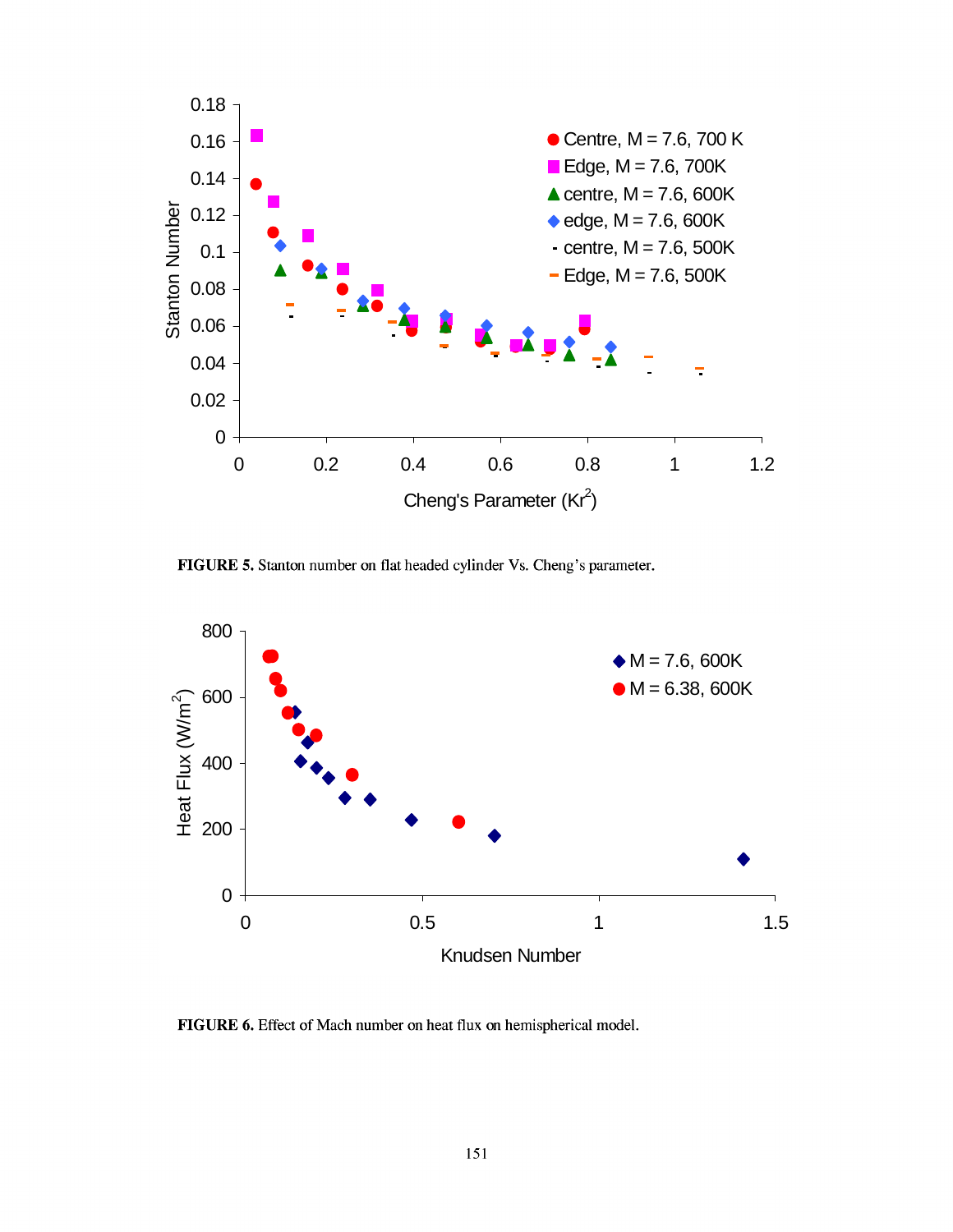

FIGURE 7. Stanton number as a function of Cheng's parameter for a hemispherical model.



**FIGURE 8.** Comparison between heat flux to flat and hemispherical headed cylinders. **FIGURE 8.** Comparison between heat flux to flat and hemispherical headed cylinders.